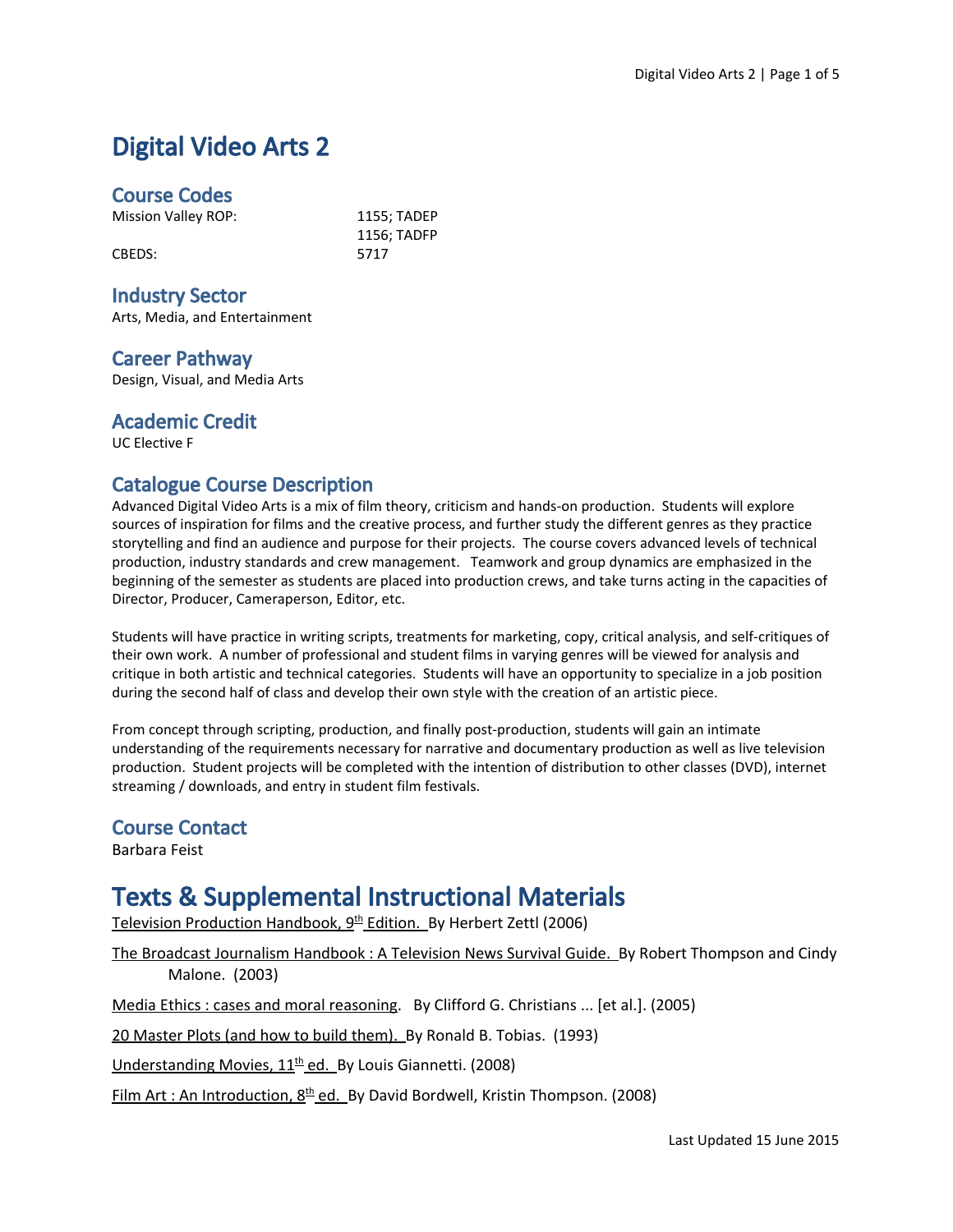http://www.cybercollege.com

## Course Outline

#### First Quarter

- 1) Introduction / Review
	- a) Review films created at the beginning level and those at the advanced level and compare. Note techniques used including editing, camera angles, lighting.
		- i) Show examples and excerpts of student work
		- ii) Discuss the production values and styles within those works.
	- b) Review production process (workflow) including pre-production activities -- Storyboarding, script writing, shot lists, release forms.
		- i) Evaluate the job positions traditional to film production and how those roles communicate throughout the process.
		- ii) Review of camera angles and appropriate uses to evoke mood, build drama.
		- iii) Read over examples of story treatments, script excerpts.
		- iv) Review of basic formula including hooks and plot points.
	- c) Review equipment use technical use of cameras, accessories, microphones, cables, etc.
		- i) Discuss the various microphone types available and applications for their use.
		- ii) Students practice with cameras / microphones and discuss troubleshooting techniques.
	- d) Review use of post-production and exporting practices.
		- i) Review theory behind film editing such as the Kuleshov Effect.
		- ii) Software programs available for editing, graphics, sound, etc.
		- iii) Students practice editing audio and video segments on prosumer or professional editing software.
	- e) Team building games and exercises in giving / following directions.
- 2) Informational Videos
	- a) Film study of documentaries, viewing, discussion and critique.
	- b) Discussion of copyright and fair-use.
	- c) View examples of interviewing styles and techniques.
		- i) Open and close ended questions
		- ii) Ethics of coaching interviewees
		- iii) On camera / off camera interviewers.
- 3) Persuasion in Advertising
	- a) Lecture: Methods of Advertising (persuasion)
	- b) Students view various forms of media and discuss the methods of advertising used in them.
		- i) Study print advertising for symbolism and copy content.
		- ii) Study commercials / PSAs for timing, method and message.
		- iii) Review past student work and critique clarity of message or call to action.
	- c) Students plan, write and produce their own persuasive public service announcement.
		- i) Research content message of PSA including relevant statistics.
		- ii) Produce persuasive argument within the :30 or :60 second time allotments traditional in industry.
		- iii) Screen completed projects with third party for feedback and constructive criticism on message.
		- iv) Final versions saved to electronic folder for use in demo reel.

#### Second Quarter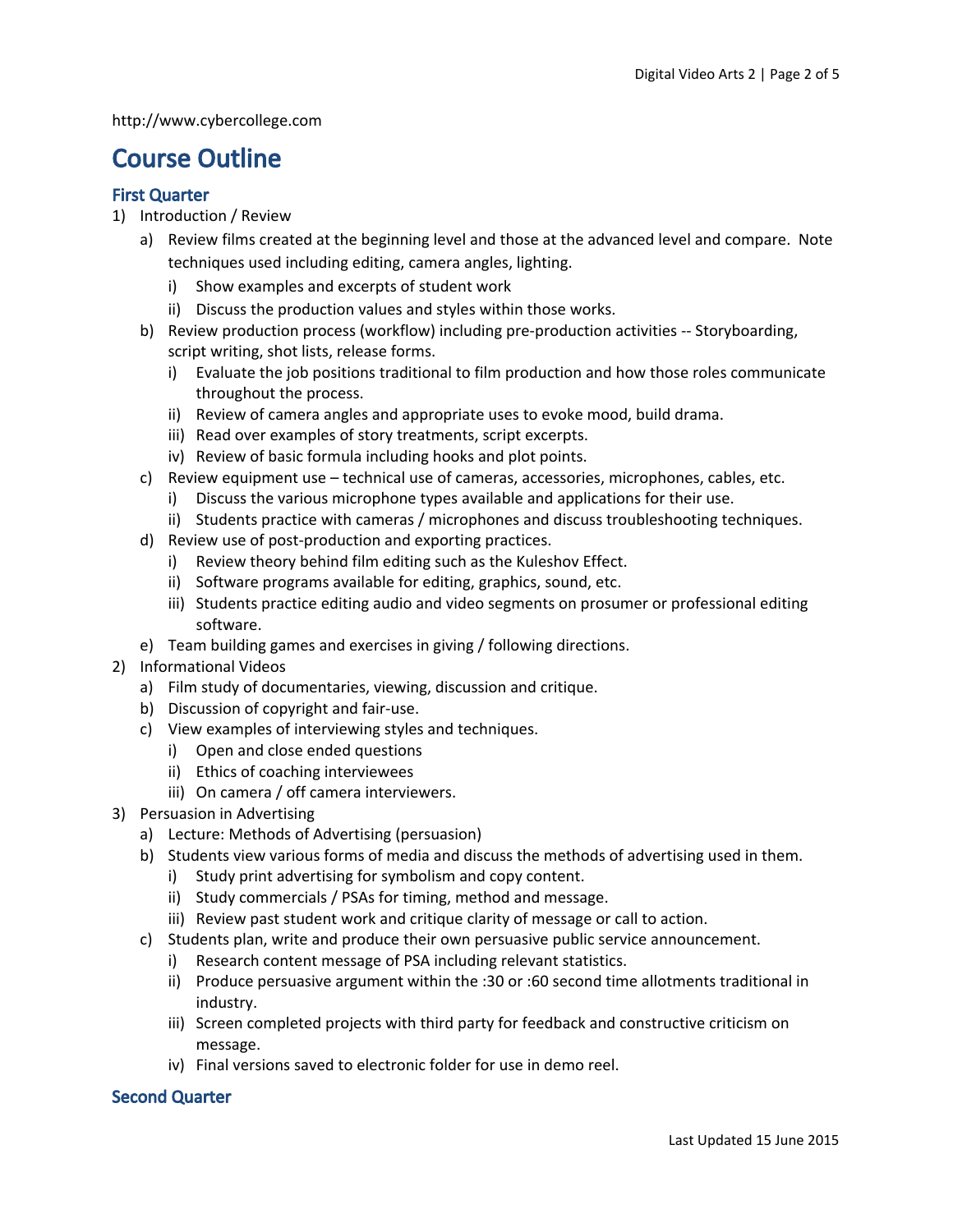- 1) Information Gathering / Distribution
	- a) Compare video and print media distributions.
		- i) View professional news and talk show broadcasts
		- ii) Review print news articles in same time period for content, sources
		- iii) Compare same-story content across multiple sources
	- b) Vocabulary: script writing terms specific to live television.
		- i) Distribute examples of professional news scripts to study content / format.
		- ii) Demonstrate then practice marking news script for live broadcasts.
	- c) Study of current events and selecting information sources. (Print and multi-media)
- 2) Broadcast Production
	- d) Research current events / stories in newspapers and on the internet and re-write in script form.
	- e) Preview production positions (crew).
	- f) Demonstration of job positions / elements specific to live television
		- i) Use of production switchers
		- ii) Relationship between job positions, hierarchy
		- iii) Floor Director cues
		- iv) Use of chroma key (green screen) and graphics
	- g) Students work in teams to research, write and direct a live informative broadcast based upon current events and is of significance to the school or community.
	- h) Select clip and full videos saved to electronic folder for use in demo reel.
- 3) Film Form
	- i) View and excerpts from feature length films of varying genres
		- i) Following the "Hero's Journey" in character development, motivation.
		- ii) Discuss techniques used in making, and methods in identifying the specific (1) genres
		- iii) Sub-genres and their changing popularity over history.
	- j) View student films that demonstrate the traits of specific genres.
	- k) Techniques involved in stylized film production
		- i) Demonstration of key-frame editing
		- ii) Lighting and color correction.
		- iii) Use of sepia tone and black and white.
		- iv) Story techniques such as tone, conflict, point of view.
	- l) Creation of a short video in the style of a chosen genre marketed toward a specific audience.
		- i) Presentation to the class to determine success at demonstrating a genre
		- ii) Discussion of MPAA ratings and its influence on marketing
	- m) Full videos saved to electronic folder for use in demo reel.
- 4) Achievement in Film / Media
	- n) View and critique a classic award winning film and compare to contemporary films of the same standard.
	- o) Study of careers in television, film and multimedia
		- i) Discussion of those with notable achievement in film
		- ii) Lecture on the changing movie studios relationship(s) with their workers
		- iii) Unions in the industry

#### Third Quarter

- 1) Foreign or Culturally Diverse Film
	- a) View and critique a foreign film
		- i) Observe the translation of dialogue into subtitles.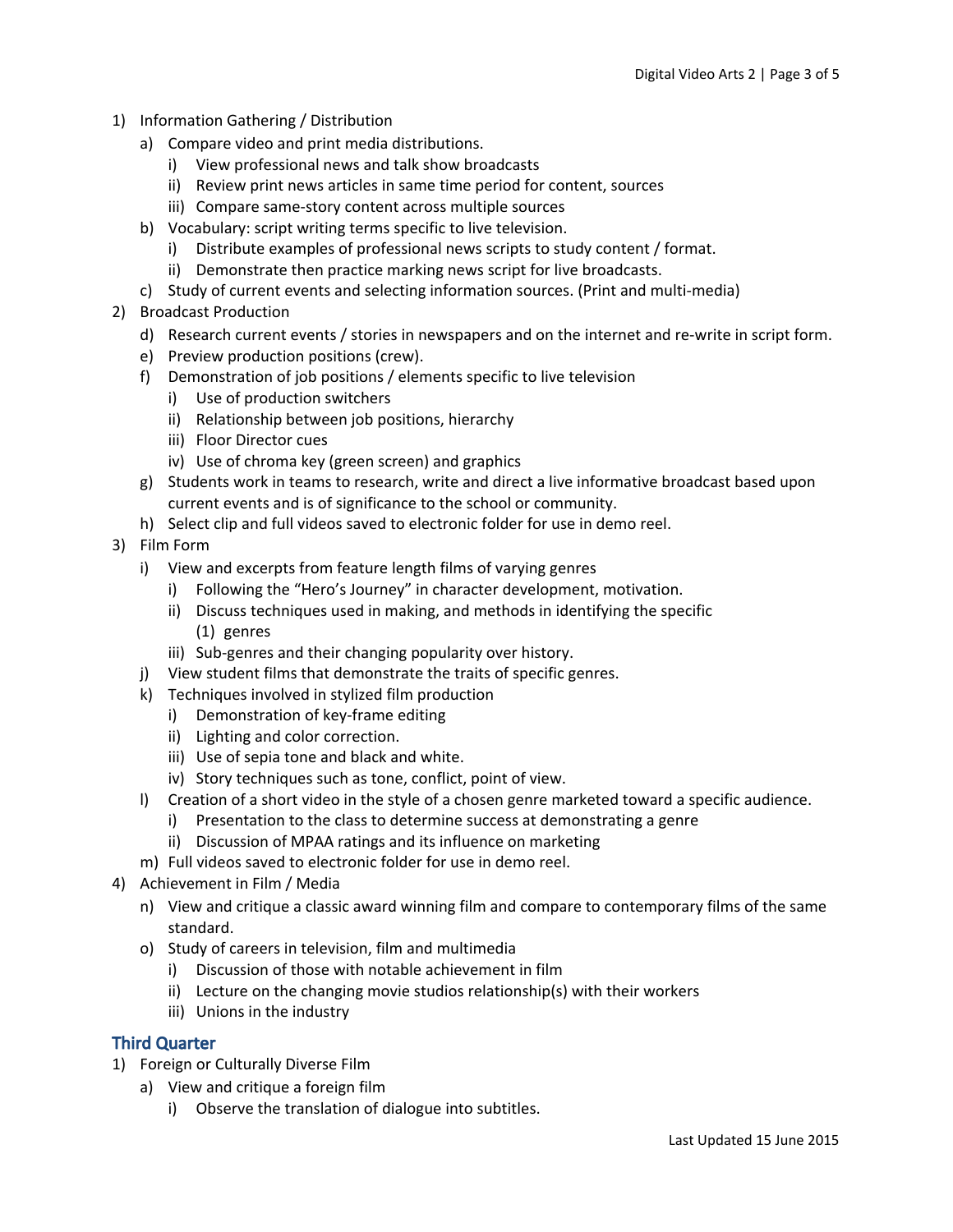- ii) Watch a film dubbed in English (such as "Crouching Tiger Hidden Dragon") and note the differences between dubbed dialogue and captions.
- b) Discuss the relevance of film to that and other cultures.
- c) Bollywood compared to Hollywood and other notable filmmaking communities.
- 2) Film as Art and a Means of Expression
	- d) View artistic/independent feature length film
	- e) View and compare excerpts from experimental film noted for its cinematic achievement and from early films depicting hand-coloring and in-camera effects.
	- f) Research experimental or groundbreaking art in other mediums and discuss audience and industry reactions.
- 3) Production of an Art Film
	- g) Work with English or Creative Writing instructors to choose poems.
	- h) Discuss the visual interpretations that one might associate with each of their poems.
	- i) Plan, write and produce an audio/visual interpretation of a chosen poem.
	- j) Full videos saved to electronic folder for use in demo reel.

#### Fourth Quarter

- 1) Production of a Festival Film/Video
	- a) Research past videos, potential exhibition outlets, and brainstorm ideas.
		- i) Student videos from the past are shown to the class for evaluation (may include videos from equivalent courses from other schools)
		- ii) Review entry requirements for various film/video festivals.
	- b) Choose genres and target audiences as ideas are developed.
	- c) Treatments for marketing video ideas.
	- d) Production of a student video that demonstrates the skills and artistic storytelling abilities of the student.
	- e) Peer screening of videos to determine if a new and improved cut should be edited.
- 2) Distribution
	- f) Lecture: purposes and content of a demo reel.
		- i) Discussion of the internet as an alternative method.
		- ii) Current compression options for video.
	- g) Demonstration of advanced techniques in DVD burning
	- h) Assemble video projects into individual demo reels and prepare videos for internet streaming
	- i) Creation of portfolio including DVD demo reel.
- 3) Comprehensive exam.

## Key Assignments

- 1) Create a short film using 3-point lighting and replace the audio in multiple layers.
- 2) Film Analysis documentary and informational films.
- 3) Study existing PSA and commercials and methods of persuasion then plan, write and produce one's own persuasive public service video.
- 4) Research, write, and produce an informational broadcast on current events.
- 5) Film Analysis Genres, formulas and methods of classic and contemporary films.
- 6) Study the genres of classic and contemporary film and for the class demonstrate the key elements of a genre in an original short video.
- 7) Study the career, influences and achievements of one recognized figure in film, video or television production and share those findings with the class.